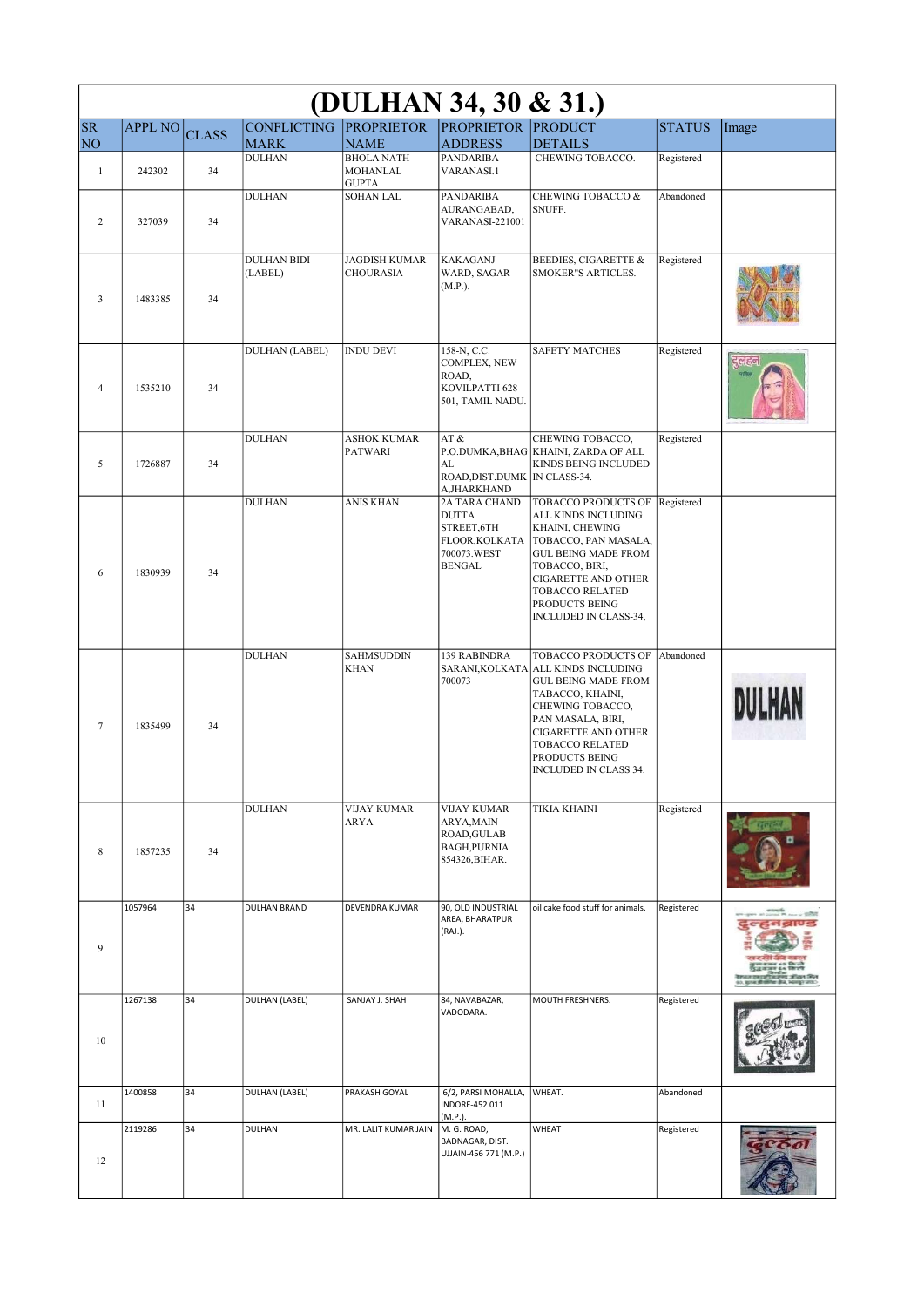| 13 | 2437506 |                            | 30 VICHI DULHAN                | VICHI AGRO PRODUCTS<br>PRIVATE LIMITED                                          | 147, PREM BHAVAN,<br>JAYPRAKASH ROAD,<br>ANDHERI (WEST),<br>MUMBAI-400058                      | AGRICULTURAL,<br>HORTICULTURAL, AND<br><b>FORESTRY PRODUCTS AND</b><br><b>GRAINS NOT INCLUDED IN</b><br>OTHER CLASSES. LIVING<br>ANIMALS, FRESH FRUITS,<br>VEGETABLES, SEEDS, LIVE<br>PLANTS AND FLOWERS,<br>FOODSTUFFS FOR ANIMALS,<br>MALT INCLUDED IN CLASS 31 | Registered | VICHI         |
|----|---------|----------------------------|--------------------------------|---------------------------------------------------------------------------------|------------------------------------------------------------------------------------------------|-------------------------------------------------------------------------------------------------------------------------------------------------------------------------------------------------------------------------------------------------------------------|------------|---------------|
| 14 | 2547366 |                            | 31 DULHAN (LABEL)              | <b>MANOJ KUMAR</b>                                                              | AGARWAL D-27, PANKI   PULSES<br>INDUSTRIAL AREA, SITE<br>NO-2, KANPUR U.P                      |                                                                                                                                                                                                                                                                   | Abandoned  |               |
| 15 | 2571709 |                            | 31 DULHAN                      | SANTOSH CHAURASIA                                                               | POST OFFICE KHUSHKI<br>BAGH, DISTT-PURNEA-<br>854305 BIHAR, INDIA                              | KATHA POWDER.                                                                                                                                                                                                                                                     | Abandoned  | <b>DULHAN</b> |
| 16 | 2603440 |                            | 31 DULHAN                      | RAMESHCHAND<br>MAHESHWARI                                                       | 6, JAWAHAR MARG,<br>BADNAWAR, DIST.<br>DHAR - 454 660 (M.P.)                                   | Unprocessed Pulses, Wheat,<br>Soyabean, Grains, Grams, Chick<br>Peas & Seeds                                                                                                                                                                                      | Refused    |               |
| 17 | 3558936 |                            | 31 DULHANIA                    | REENA                                                                           | NEAR NAI MANDI, VILL<br>USMAPUR, KHURJA,<br>DISTT BULANDSHAHR                                  | OIL CAKE FOOD STUFF FOR<br>ANIMALS.                                                                                                                                                                                                                               | Refused    |               |
| 18 | 420709  |                            | 30 DULHAN                      | JAGDISH LAL CHOPRA                                                              | BEGUM BAZAR,<br>HYDERABAD, A.P.                                                                | RICE                                                                                                                                                                                                                                                              | Removed    |               |
| 19 | 519505  |                            | 30 DULHAN BRAND                | THAPAR FOODS LTD                                                                | VILL & P.O. JUGIANA,<br>G. T. RD., LUDHIANA-<br>141120.                                        | ATTA, MAIDA BRAN & SOOJI<br>INKCUDED IN CLASS 30.                                                                                                                                                                                                                 | Withdrawn  |               |
| 20 | 520381  |                            | 30 DULHAN BRAND                | <b>RAM KRISHAN</b>                                                              | <b>OUT SIDE BHAGTAN</b><br>WEELA GATE,                                                         | RICE OF ALL KINDS INCLUDED IN Registered<br>CLASS 30.                                                                                                                                                                                                             |            |               |
| 21 | 588746  |                            | 30 DULHAN                      | <b>USHA BATRA</b>                                                               | AMRITSAR<br>A-103, SUNNY SIDE,<br>LOKHANDWALA<br>COMPLEX, ANDHERI<br>(WEST), BOMBAY-400<br>058 | DRIED MASALA, FOOD MASALA<br>INCLUDED IN CLASS 30.                                                                                                                                                                                                                | Removed    |               |
| 22 | 644969  |                            | 30 DULHAN                      | SHRI.RAVINDER KUMAR<br>PUPNEJA.                                                 | MAIN BAZAR, MOGA<br>(P.B)                                                                      | SALT, SUGAR, TEA, SPICES,<br>WHEAT ATTA, PAPAD AND<br>SQUASH FOR SALE IN THE STATE<br>OF PANJAB H.P. AND HARYANA                                                                                                                                                  | Removed    |               |
| 23 | 658695  |                            | 30 DULHAN BRAND                | NIRMAL KUMAR                                                                    | GANJ BASODA, DISTT.<br>BIDISHA, M.P.                                                           | <b>PULSES</b>                                                                                                                                                                                                                                                     | Removed    |               |
| 24 | 764793  | 30                         | DULHAN                         | <b>RIPAN KUMAR</b>                                                              | JAI JANTA TRADING<br>CO. 2730, 1ST FLOOR<br>DELHI                                              | MANUFACTURING & TRADING<br>OF ALL KINDS OF RICE.                                                                                                                                                                                                                  | Abandoned  |               |
| 25 | 858054  |                            | 30 DULHAN                      | RAJENDRA ADVANI                                                                 | 19F/52, JANTA<br>COLONY, SHAHGANJ,<br>AGRA (U.P.) INDIAN.                                      | TEA, RICE AND BAKERY<br>PRODUCTS BEING INCLUDED IN<br>CLASS-30. FOR SALE IN THE<br>STATE OF UTTAR PRADESH<br>ONLY.                                                                                                                                                | Registered |               |
| 26 | 1044775 |                            | 30 SHYAM S DULHAN TEA          | <b>KAMLA MITTAL</b>                                                             | NEHRU ROAD,<br>KHALPARA, SILLIGURI<br>734405 DARJEELING<br>WB.                                 | tea                                                                                                                                                                                                                                                               | Abandoned  |               |
| 27 | 1153470 |                            | 30 DULHAN (DEVICE)             | <b>SURJIT SINGH</b>                                                             | 2, DHAB WASTI RAM,<br>AMRITSAR - 143 006<br>(PUNJAB)                                           | BESAN, ATTA MAIDA SOOJI,<br>PULSES, SPICES TEA SALT,<br>HONEY & VINEGAR INCLUDED<br>IN CLASS-30.                                                                                                                                                                  | Registered |               |
| 28 | 1170080 |                            | 30 DEV BHUMI DULHAN            | <b>DALBIR SINGH</b>                                                             | PLOT NO.7, A,<br>INDUSTRIAL AREA,<br>MANDI - 175 001, HP.                                      | TEA INCLUDED IN CLASS-30.                                                                                                                                                                                                                                         | Registered |               |
| 29 | 1285777 |                            | 30 DULHAN (LABEL)              | RAJENDRA ADWANI                                                                 | 19F / 52, JANTA<br>COLONY, SHAHGANJ<br>AGRA, (U.P.)                                            | TEA RICE & BAKERY PRODUCTS,<br>INCLUDED IN CLASS 30.                                                                                                                                                                                                              | Registered |               |
| 30 |         | 1301800 DULHAN<br>(BRIDGE) | KUNTHUKUMAR<br>SHANTILAL MEHTA | SHOP NO. 1, TAMBAD<br>ONI, OPP GANESH<br>TEMPLE, AKKIHONDA,<br>HUBLI - 580 028. |                                                                                                | WHEAT, FLOUR AND<br>PREPARATIONS MADE FROM<br>CEREALS BREAD, BISCUITS,<br>HONEY, YEAST, TREACLE,<br>BAKING POWDER, CUSTARD<br>POWDER, TEA, COFFEE, COCOA,<br>COFFEE SUBSTITUTES FOR SALE<br>IN STATE OF KARNATAKA ONLY.                                           | Abandoned  |               |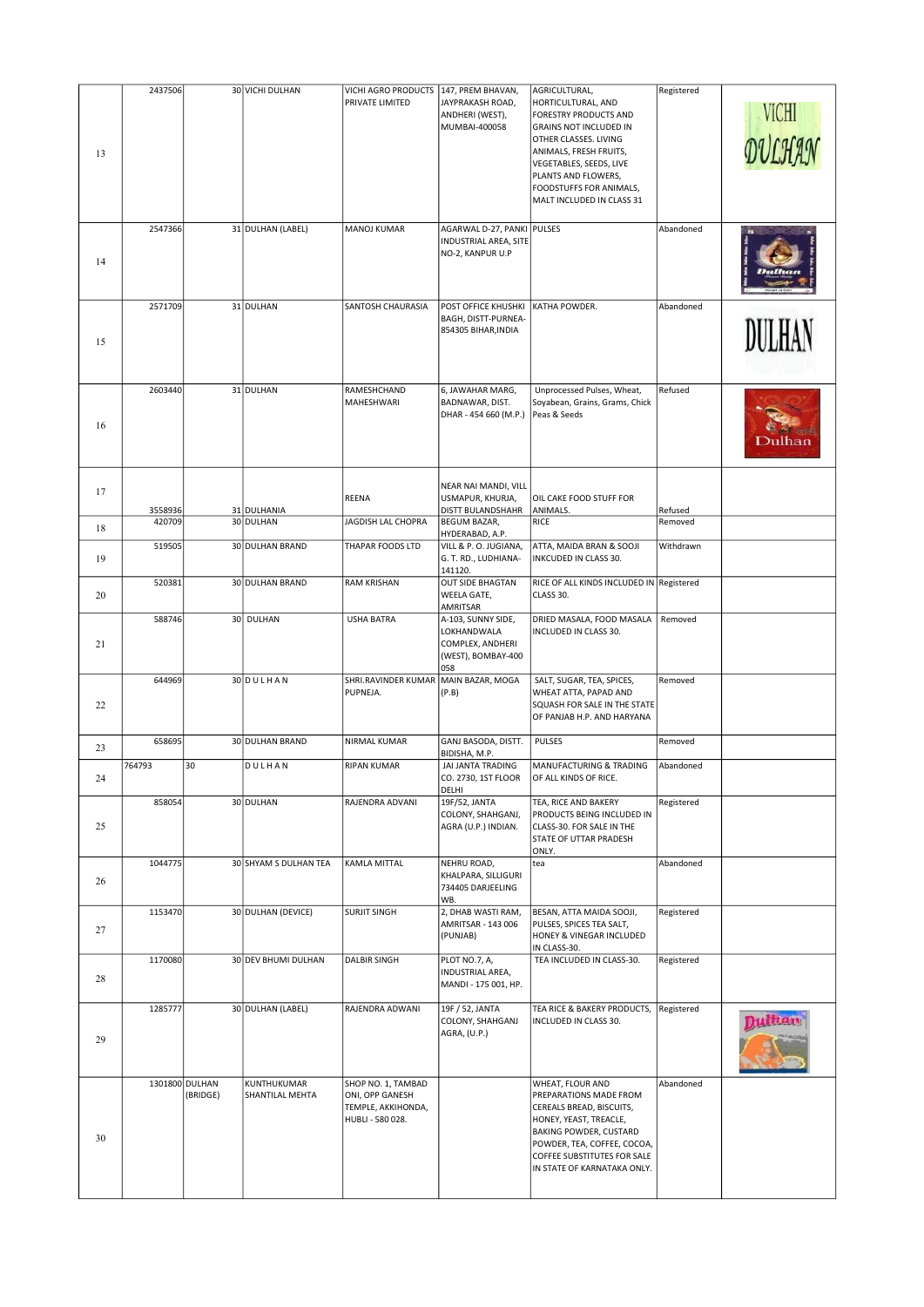|    | 1750381 | 30 DULHAN SUGAR                 | SARMILABEN               | C/O. KHUSHAL                                                                                              | SUGAR INCLUDED IN CLASS - 30. Refused                                                                                                                                                                                                                                                                                                |            |                                       |
|----|---------|---------------------------------|--------------------------|-----------------------------------------------------------------------------------------------------------|--------------------------------------------------------------------------------------------------------------------------------------------------------------------------------------------------------------------------------------------------------------------------------------------------------------------------------------|------------|---------------------------------------|
| 31 |         |                                 | SANJAYBHAI SHAH          | UDHYOG, 84, NAVA<br>BAZAR, VADODARA                                                                       |                                                                                                                                                                                                                                                                                                                                      |            |                                       |
| 32 | 1816900 | 30 DULHAN BRAND                 | PARVESH KUMAR            | <b>NEAR DHARAM</b><br>KANDA, NAIWAL<br>ROAD, BARNALA,<br>PUNJAB Withdrawn                                 | PULSES                                                                                                                                                                                                                                                                                                                               | Withdrawn  | उतम दालों के निर्माता<br>OULHAN BRAND |
| 33 | 1819376 | 30 DULHAN                       | PRAHLAD RAI<br>AGARWAL   | RAMLAXMAN COLONY,<br>NAWA CITY - 341 509,<br>DIST.- NAGAUR,<br>RAJASTHAN                                  | ALL TYPES OF SALT INCLUDED<br>IN CLASS 30.                                                                                                                                                                                                                                                                                           | Registered |                                       |
| 34 | 1857163 | 30 DULHAN                       | <b>JULLY DEVI</b>        | C/O BIKASH<br>MANJHI, ARYA NAGAR<br>HAT, P.O.KASBA, DIST.P<br>URNIA, PIN<br>854330, BIHAR.                | SPICES, BESAN, ATTA,                                                                                                                                                                                                                                                                                                                 | Abandoned  |                                       |
| 35 | 1882987 | 30 DULHAN                       | SANDEEP JAIN             | JIND ROPAD, HANSI<br>125033, HARYANA                                                                      | RICE                                                                                                                                                                                                                                                                                                                                 | Registered |                                       |
| 36 | 1898914 | 30 DULHAN BHOG AATA             | YOGESH KUMAR             | KHERI MORE KASNA<br>GAURAMBUDH                                                                            | FLOUR.RIGt^BISAN, PULSEI, TEA,<br>ROAD GREATER NOIDA COFFEE, AATA, SPJCES & OTHER<br>FLOUR PREPARATIONS.FOOD<br>ITEMS INCLUDED IN CLASS 30                                                                                                                                                                                           | Refused    | <b>IPN</b>                            |
| 37 | 1970082 | 30 G. BRO'S DULHAN              | Taste of india           | TATA RICE MILLS<br>142047, FEROZEPUR,<br>PUNJAB                                                           | RICE, FLOUR AND<br>TALWANDI ROAD, ZIRA PREPARATIONS MADE FROM<br>CEREALS, SPICES INCLUDED IN<br>CLASS-30                                                                                                                                                                                                                             | Abandoned  | $G$ .BRO's<br><b>DULHAN</b>           |
| 38 | 1993326 | 30 DULHAN                       | BABOO MOHAMED<br>GALERIA | 2010, TRADE HOUSE,<br>BESIDE RUSHBH<br>PETROL PUMP, RING<br>ROAD, SURAT - 395<br>002, GUJARAT, INDIA.     | PULSE SPICES BESAN WHEAT<br>FLOUR GRAM PULSE RAVA ATTA<br>AND MAIDA FOOD AND FLOUR<br>PREPARATIONS AS INCLUDED IN<br>CLASS-30.                                                                                                                                                                                                       | Refused    | <b>DULHAN</b>                         |
| 39 | 2437507 | 30 VICHI DULHAN                 | VICHI AGRO               | PRODUCTS PRIVATE<br>LIMITED 147, PREM<br>BHAVAN, JAYPRAKASH<br>ROAD, ANDHERI<br>(WEST), MUMBAI-<br>400058 | ALL KINDS OF RICE, PULSES,<br>WHEAT, TAPIOCA, FLOUR AND<br><b>PREPARATIONS MADE FROM</b><br>CEREALS, COFFEE, TEA, COCOA,<br>SUGAR, TAPIOCA, SAGO,<br>COFFEE SUBSTITUTES, BREADS,<br>BISCUITS, CAKES, PASTRY AND<br>CONFECTIONERY, ICES, HONEY,<br>TREACLE, YEAST, BAKING<br>POWDER, VINEGAR, SAUCES,<br>SPICES MENTIONED IN CLASS-30 | Registered | VICHI<br>DULHAN                       |
| 40 | 2491084 | 30 DULHAN chhakki Fresh<br>ATTA | RAJENDRA KUMAR           | SAHU 6 INDUSTRIAL<br>AREA, GUNA (M. P.)-<br>403008.                                                       | ALL TYPE OF FLOUR AND MADE<br>FROM CEREALS; BAKING<br>POWDER, SPICES, PEPPER, RICE,<br>TAPIOCA SAGO, PREPARATION                                                                                                                                                                                                                     | Refused    | दुल्हज                                |
| 41 | 2695301 | 30 MANBHAWAN DULHAN             | SURESH KUMAR SAHU        | 5, INDUSTRIAL AREA,<br>GUNA (M.P.) 403008                                                                 | ALL TYPE OF SPICES, PACKED<br>PISE MASALE AND KHADA<br>MASALE PEPPER, PREPARATION                                                                                                                                                                                                                                                    | Registered | मनभावन<br>दुल्हन                      |